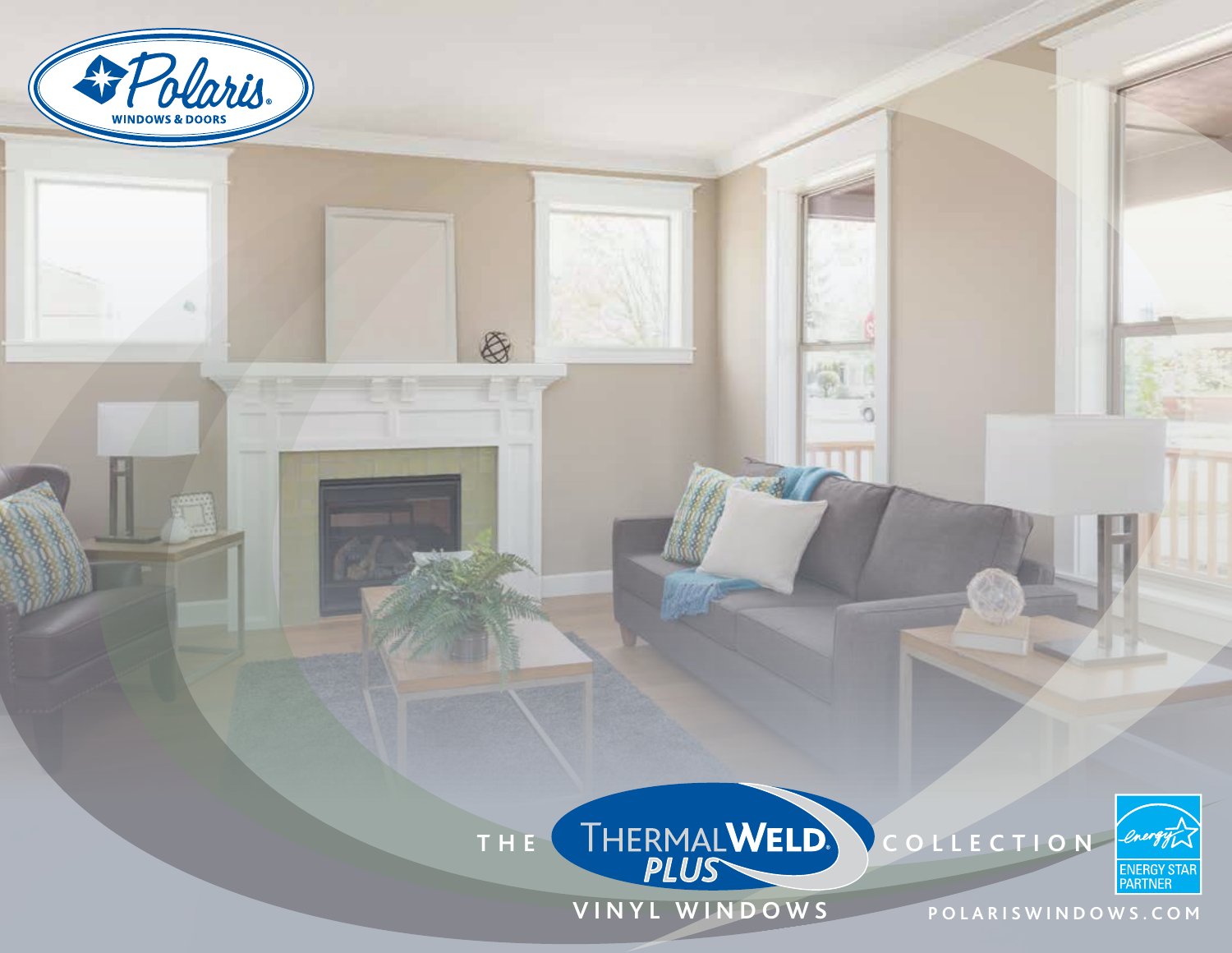### Welded Frame & Sash Corners

Fusion welded frame and sash corners are strong and free from gaps.

### Integrated Extruded Pull Rails are part of sash extrusions, not added later.

#### Heavy Duty Cam-Style Locks & Keepers secure and air-tight seal





energySMART® Insulated Glass

satin nickel, brass and aged bronze finishes available\*

True-Position®Balance System 1/2"stainless steel coil springs roll and unroll along frame; silent, easy operation, never slip.

## Sash Limit Locks limit sash travel secure partial opening



*double hung*

Continuous Over/Under Interlock & Weather-Stripping prevent air infiltration across entire meeting rail

*glider*



True sloped sill for positive water drain off, no weep holes to clog \*options

# **ENERGY EFFICIENCY** ●**EASE OF OPERATION + OWNERSHIP**



**DOUBLE HUNG** Recessed tilt latches allow both sash to tilt in completely for easy cleaning.



*Windows that qualify as Most Efficient<br>are windows with the Ultimate<sup>2</sup> and<br>Ultimate Plus<sup>2</sup> glass packages.<br>Ask your sales rep for more information.* 

**BENEFITS OF OUR WINDOW** Our extrusions are fusion welded at every corner to create seamless and strong windows.

**MAINTENANCE FREE** The vinyl formulation maintains its color and smooth surface.

## **MULTI-CHAMBER EXTRUSIONS**

Interior walls add strength. These walls and air chambers between further improve insulating properties.

## Strong, extruded aluminum frame in white or tan Half screen Standard Aluminum Screen Mesh\* Also available in Pet Screen\*

and Full Screen\* BetterVUE**®** Screen Mesh Better Insect Screen

• 10% Better Insect Protection

• 20% Better Airflow • 20% Clearer View

Standard Screen Mesh • Sight more obstructed • Less Airflow than BetterVue Screens • Proven and Reliable

### **SCREEN** BetterVUE®



**Standard** 

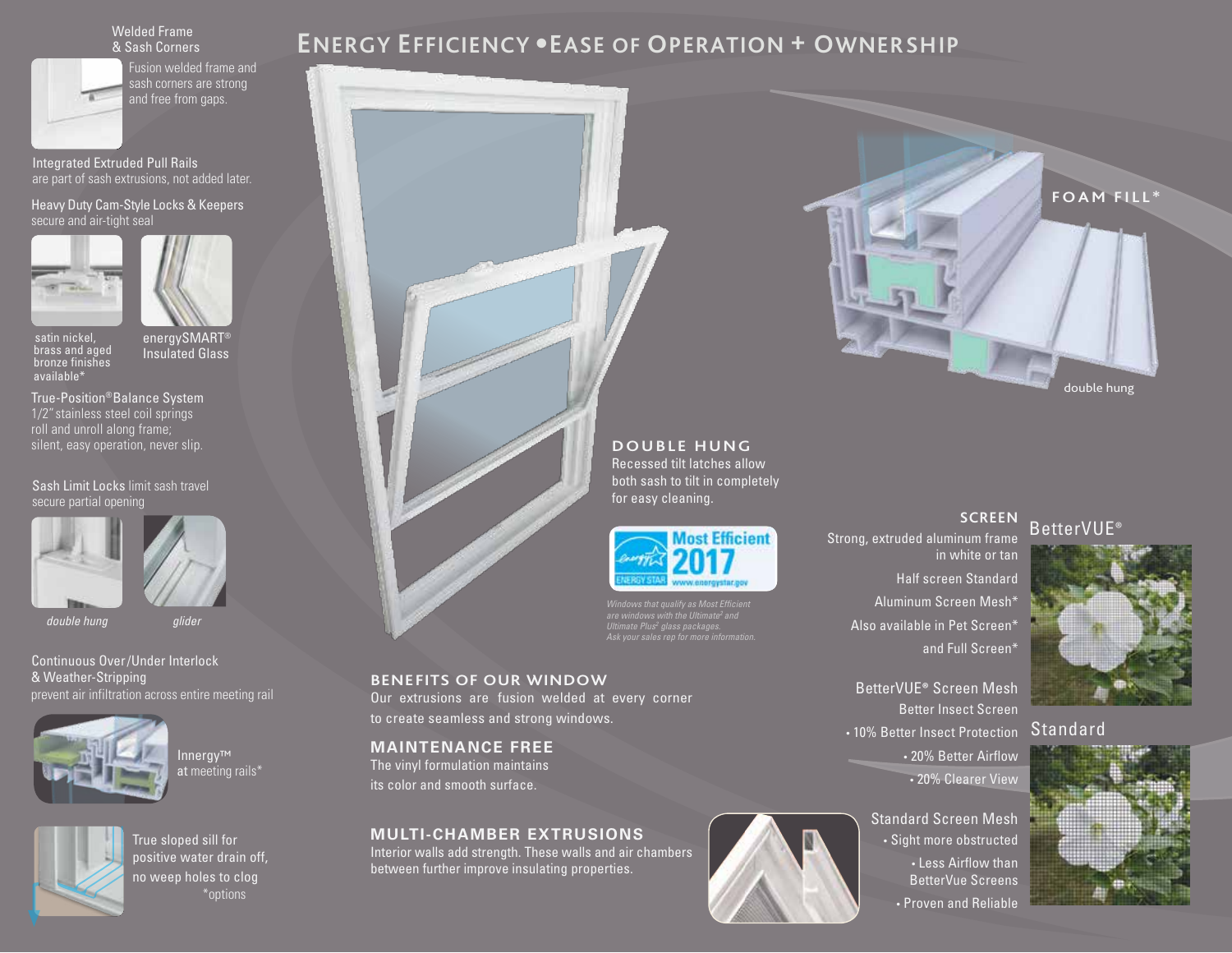

**2+3 LITE** Sash lift out from inside for easy cleaning. 2 lite - half screen 3 lite - active panel screen[s]

## **EXTERIOR PAINT\* 2O YEAR WARRANTY against fading, peeling or blistering**

Unique, high-performance exterior coating specially formulated for PVC Semi gloss finish • Color matched contour internal grids, caulk & coil‡\* Painted screen frames • Crack & impact resistant • Touch-up paint included AAMA testing ensures that coating resists strong solvents, heat gain and thermal shock. Lead time 4-6 weeks  $\pm$ Muntin color may be affected by glass coatings, such as Low-E. Coil not exact match \*Options Colors shown are reproduced by mechanical process and may vary from actual colors of product. Use actual color selector.

# **INNERGY**

• Innergy is the innovative, energy-efficient alternative to aluminum.

• Rigid Thermal Reinforcements are advanced fiberglass reinforced resin inserts, designed to slide easily into window chambers for greater support and insulation.

**®**

- Better Thermal Performance Up to 700 times better than aluminum in material-to-material comparisons.
- Better Thermal Break Impervious to cold or heat.
- Better protection against condensation Helps prevent staining that can occur with metal reinforcements.
- Better flexibility Will not permanently set when impacted.

The name and logo of Deceuninck NV, of its affiliated companies and the products and services manufactured by them, are trademarks protected by national and international law Innergy is a registered trademark of Deceuninck North America. The color GREEN is a trademark of Deceuninck North America LLC.

## **ENERGY EFFICIENT GLASS**

NERG

EnergySMART®glass is standard in every Polaris®window. These insulated glass (IG) units are panes of glass sealed onto the Intercept® U-shaped steel spacer. Together, the spacer and sealant block temperature transfer and reduce condensation.

We also offer many high-performance energySMART upgrades. Low-E coating reduces ultra violet light damage and heat gain. Triple pane IG units have sound deadening properties. Argon or krypton gas fill between panes further reduces temperature transfer. Ask about ENERGY STAR qualified upgrades.